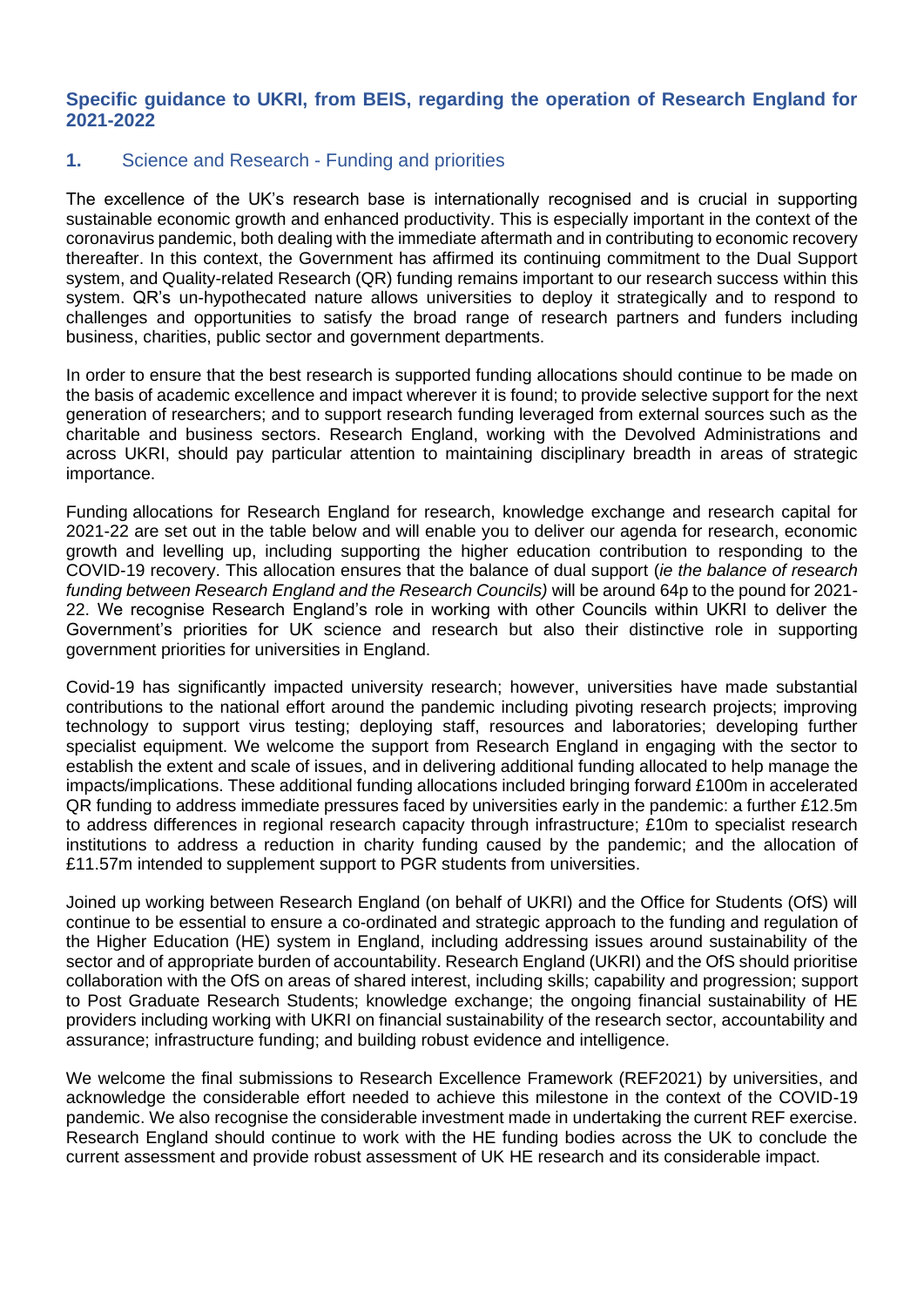We are encouraged to see the progress that you are making, working with the HE funding bodies in the devolved administrations, through the "Future Research Assessment Programme", to review how research assessment could evolve after the conclusion of REF 2021. This activity should ensure the right incentives and rewards for research and for researchers are in place; these should stimulate and foster a diverse, open and productive research culture, recognising all contributions to research including attention to the assessment of local impacts. The Programme, which should continue to motivate high quality, diverse, creative and risk-taking work, will contribute to positive economic and social impacts and preserve the UK's reputation for research as world leading. Clear accountability for public funding must be maintained but without unnecessary bureaucracy. You should continue to progress this work through 2021-22.

Progress towards Open Access is a key feature of REF2021. Noting that universities are the primary customer of publishers and essential actors in delivering the Government's priorities for full and immediate open access, Research England continues to work with the other Councils within UKRI to complete the implementation of full and immediate open access, in line with global efforts in this area. Acknowledging the implications for Learned Societies, you should continue to support mechanisms which will support in transitioning through implementation.

Budget 2020 announced £80m funding in recognition of the "excellence and global reach" of our leading research specialist institutions over the next five years. We are grateful for your immediate action in repurposing funding to support those Specialist Institutions particularly impacted by the loss of charity research income and we ask you to update the figures used this year to repurpose funding to assess whether this remains a priority.

### 2. Impact, Research Commercialisation and Collaboration with Business

The research base has a critical role in supporting our economy and future prosperity, highlighted further by the important contributions that universities have made during the Covid crisis and will make through the recovery. Effective university collaboration with industry and the application of research has always provided a notable competitive advantage for the UK, and most recently a means to secure safety and security of our people and communities.

Working with the other Councils within UKRI and with key stakeholders, Research England should continue to support university engagement with the Trusted Research agenda and embedding of related activity to strengthen and increase positive impacts on international collaboration and bilateral relationships.

The UK Research Partnership Investment Fund (UKRPIF) has proved highly effective in developing collaborative research programmes at scale between universities and the private sector. You should continue to monitor effective delivery and leverage of committed private co-investment (at least £2 for every £1 from the £900m allocated through to 2022).

We have confirmed a long-term commitment to Higher Education Innovation Funding (HEIF), which reached £250m a year in 2020. HEIF should support delivery of key Government priorities from the R&D roadmap and Building Back Better, and complement investments made through other Councils in UKRI. The OfS will be responsible for the teaching and student elements of HEIF via the £47m Strategic Priorities Grant contribution to HEIF. Research England should work with the OfS to support their evaluation of the teaching and student elements of HEIF and ensure joint agreement of the approach to allocating and accounting for HEIF funding, reflecting the teaching elements of knowledge exchange (KE) and continuing to develop the important student benefits dimension to KE.

We welcome the long-term, comprehensive review of your approaches to knowledge exchange funding, including the HEIF formula, which you are launching this year, in consultation with the OfS. This will need to take account of key government priorities emerging out of delivery of the R&D Roadmap and Plan for Growth, including R&D, innovation and levelling up agendas. An important element to the review will be taking forward the Knowledge Exchange Framework (KEF) and putting it at the heart of your approaches, including funding, accountability and continuous improvement methodologies (alongside the KE Concordat). We would like you to continue to pursue a robust outcome-based funding approach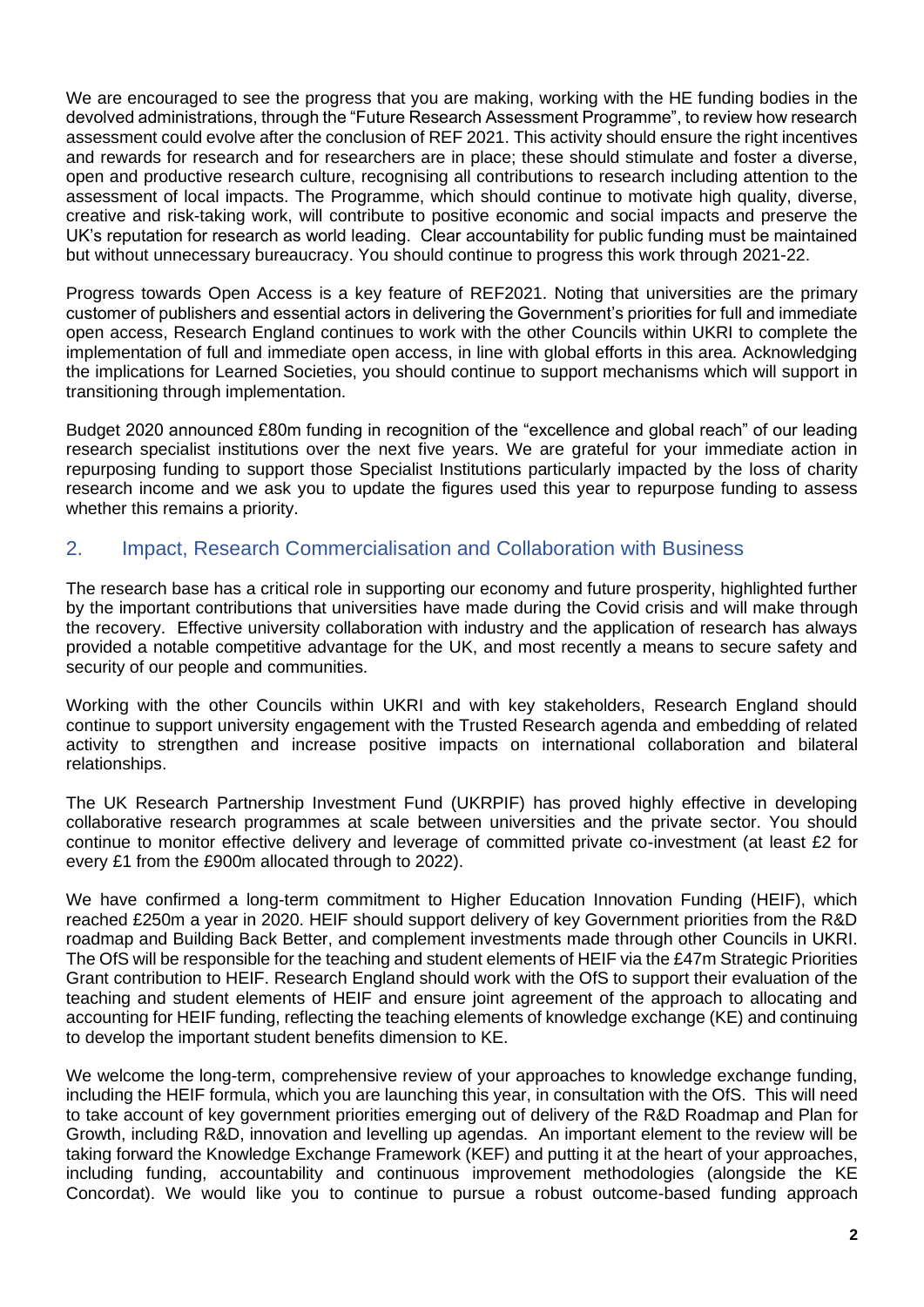demonstrating value for money, balancing predictability in funding with more regular rewards for dynamism and having due regard to burden. Support of HEIF projects through the RED Fund has also been particularly valuable to stimulate innovations in KE and commercialisation that can generate greater value for money for longer run, and its contribution should be considered further in your KE review.

Ministers have welcomed publication of results of the first KEF 2021, bringing together a comparable range of measures of effective collaboration and knowledge exchange to assess how well universities in England are doing at fostering knowledge exchange and research commercialisation. It is important that Research England proceed to develop long-term plans for the KEF, including as a basis within the reformed KE funding approaches. Alongside the HEBCI review being conducted by HESA, the evidence collected in KEF narratives on "local growth" and "public and community engagement" may be particularly valuable to ensure any future method addresses all the important aspects of the contribution of universities to economic recovery, such as place and civic contributions. This should complement the sector led KE Concordat. We welcome the cross UK working of the HE sector with the HE funding bodies in implementation of the KE Concordat, as well as ways for the KE Concordat to address broader UKRI agendas. These include addressing important good practice issues, such as in handling Intellectual Property, as well as seeking ways to embed the Concordat in funding and overall to minimise burden for universities through streamlined accountability.

The "Connecting Capability Fund" (CCF) has made great strides in supporting universities across England to work together to pool their capability, ideas and resources and scale their collective offer, making it easier for business and investors to access opportunities. CCF has shown promise as a critical means to deliver key government priorities from the R&D Roadmap, and you should consider further how CCF can deliver long-term ambitions such as from the recent Innovation Strategy and the Government's levelling up objectives.

We are keen to ensure that entrepreneurial researchers with exciting new business ideas are supported to make their journey from the lab to the market. The work that you have already undertaken to explore issues around university lP commercialisation will be instrumental in this. This includes the advice from Mike Rees into "University-lnvestor Links" published in July 2019, your support for engagement between leading UK university Tech Transfer experts and their counterparts in the US from MlT, Stanford and Colombia, and the work you are supporting through the new University Commercialisation and Innovation Policy Evidence Unit (UCI) at Cambridge. Building on this and latest evidence and insights from international comparisons work, we would welcome further advice from Research England, working with devolved HE funding bodies as appropriate, on how best to ensure that our university lP environment can continue to evolve, and that good practice is identified and adopted beneficially across the sector. In particular we would welcome your comment on the balance of risks and benefits between: institutions that invest in supporting the research towards commercialisation; the researchers who help in the delivery of that research; those who become spin-out founders; and external investors in these companies.

Your continuing support of the National Centre for Universities and Business (NCUB) is vitally important, uniquely bringing together leaders of universities and businesses to contribute to national policy agendas. NCUB working with the University Commercialisation and Innovation (UCI) Policy Evidence Unit is providing critical evidence to inform recovery approaches, important insights for policy through convening its university-business stakeholders, most recently through the task force, and contributing to delivery such as through the konfer - innovation brokerage platform.

Place plays an important role in supporting innovation and productivity growth. As designated by UKRI, Research England, working closely with Innovate UK, and with the HE funding bodies, continues to lead development of the Strength in Places Fund, which has a separate, specific budget which you are administering as delegated by UKRI. We also welcome your increased attention to the contribution that Research England can make to our levelling up agenda throughout your funding and the development of university research and knowledge exchange, including through your leadership of UKRI's place strategy work.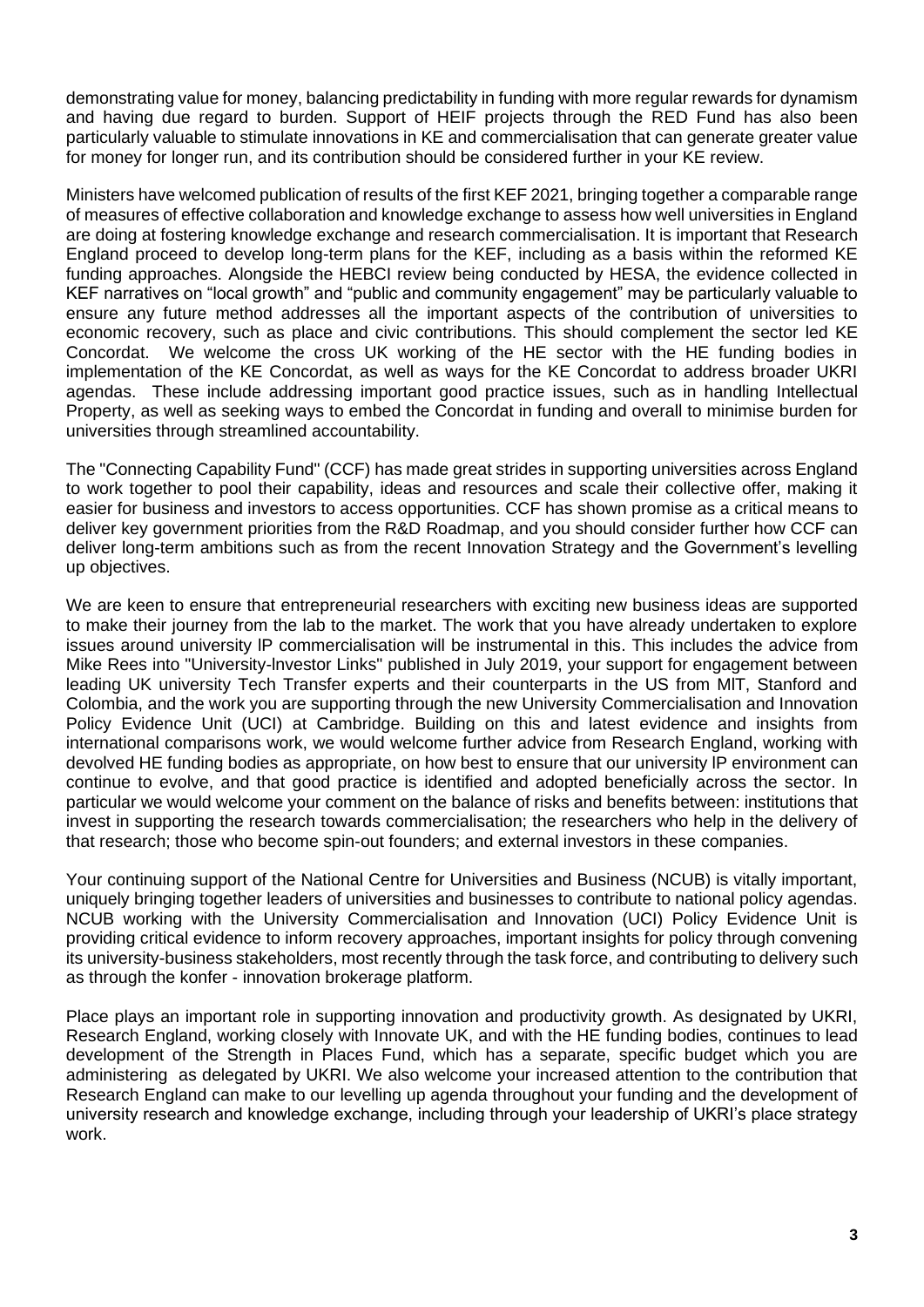Your support of museums and galleries has been important to unlocking university resources to gain additional cultural impact, we encourage you to work with AHRC on taking forward fruitful collaborations to make even more of university cultural assets.

## 3. Efficiency & Effectiveness

We must ensure the HE sector uses resources for research and knowledge exchange efficiently and effectively, and that unnecessary bureaucracy is addressed. As well as continuing to work with OfS and sector bodies on this, we welcome the contribution of Research England working within UKRI to the independent Review of Research Bureaucracy led by Professor Adam Tickell, announced in March, to help "*free up and support the best researchers to focus on ground-breaking, ambitious and meaningful research"* and the UKRI Reforming our Business Programme.

Digital technologies play a vital role in supporting an inclusive and collaborative research and innovation system. As a major funder of Jisc, you should continue to ensure that Jisc delivers positive impact and value for money for the research community by providing digital services and solutions which deliver efficiencies and effectiveness in the sector.

We encourage you to support Jisc in continuing to maintain and enhance the Janet Network which remains essential for research and innovation, connecting UK higher education institutions and research establishments to the rest of the digital research world, providing secure, high-capacity and collaborative research infrastructure and the high-speed digital foundation for collaborative research.

In the area of cybersecurity, we expect Jisc to not only maintain the resilience and integrity of the Janet Network, itself essential to research activity and integrity, but also support effective cybersecurity within and across universities and research establishments through awareness raising, effective governance, capacity and resilience building from board level downward.

In addition to pursuing the Government's objective of full and immediate open access referred to above, you should deploy expertise in Jisc which complements UKRI activity to extend the boundaries of work to deliver broader benefits of open research. These benefits should include improvements in the integrity and reproducibility of research findings to supporting a more diverse, equitable and inclusive research system which provides the maximum social and economic benefit to all.